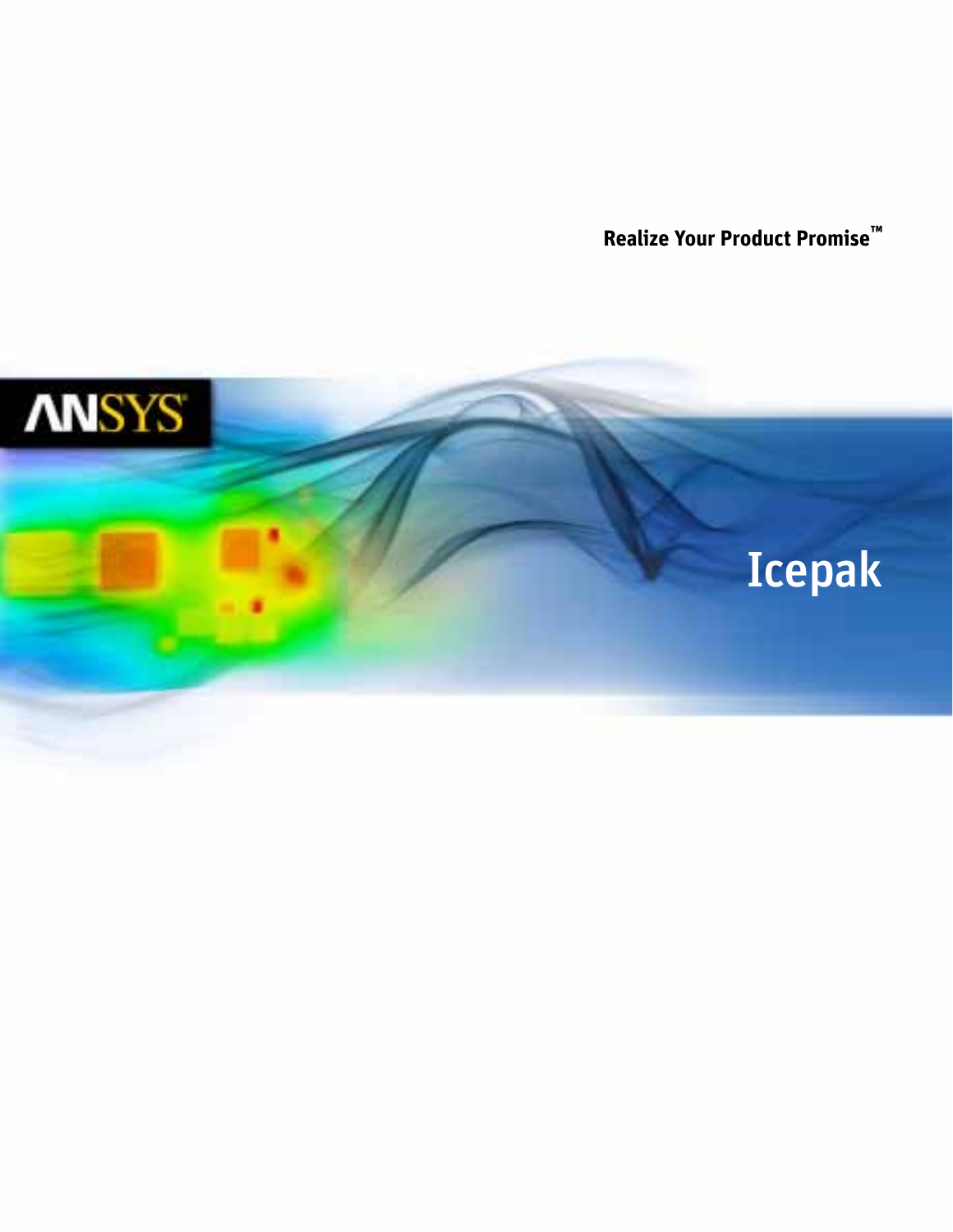



Temperature contours on a 272-pin ball grid array package on a substrate, package data imported from MCM file

*"Icepak provides a quick, accurate and reliable tool for the thermal management design and analysis of our products."* **Dr. Matteo Fabbri** Scientist, Corporate Research ABB Switzerland Ltd.

# ANSYS Icepak delivers powerful technology for electronics thermal management.

Simulating high-performance electronics cooling readily solves challenges in this rapidly evolving industry.

Electronic devices today have smaller footprints and unique power requirements that call for superior thermal designs. Overheated components degrade product reliability, resulting in costly redesigns. To ensure adequate cooling of IC packages, printed circuit boards (PCBs) and complete electronic systems, engineers rely on ANSYS Icepak® to validate thermal designs before building any hardware.

Fluid streamlines and temperature contours for 1U network server. Multi-level hex-dominant mesh accurately represents the complex geometry.

solver technology with robust, automatic meshing to enable you to rapidly perform heat transfer and fluid flow simulation for a wide variety of electronic applications — including computers, telecommunications equipment and semiconductor devices, as well as aerospace, automotive and consumer electronics.

Icepak combines advanced

#### **Rapid Thermal Simulation for Electronic Systems**

Developing better products in a shorter amount of time demands rapid thermal simulation capabilities. Icepak's streamlined user interface allows you to quickly create and simulate electronics cooling models using smart objects

combined with extensive libraries of standard electronic components. You can create electronics cooling models by simply dragging and dropping smart objects (such as cabinets, fans, packages, printed circuit boards and heat sinks) to rapidly create and simulate models of complete electronic systems for a variety of different cooling scenarios.

#### **Accurate Analysis for PCBs**

High temperatures detrimentally affect electrical performance of printed circuit boards. As a result, engineers increasingly want to incorporate thermal effects into their PCB designs. With ANSYS Icepak, you can import board layout from a variety of EDA tools for efficient thermal simulation. Board dimensions, component layout information, and electronic trace and via information can all be incorporated into a thermal simulation. Our tools enable you to accurately simulate different cooling scenarios for single and rack-mounted boards along with component power and copper resistive losses in trace layers. The end result is a highfidelity prediction of PCB internal and component junction temperatures.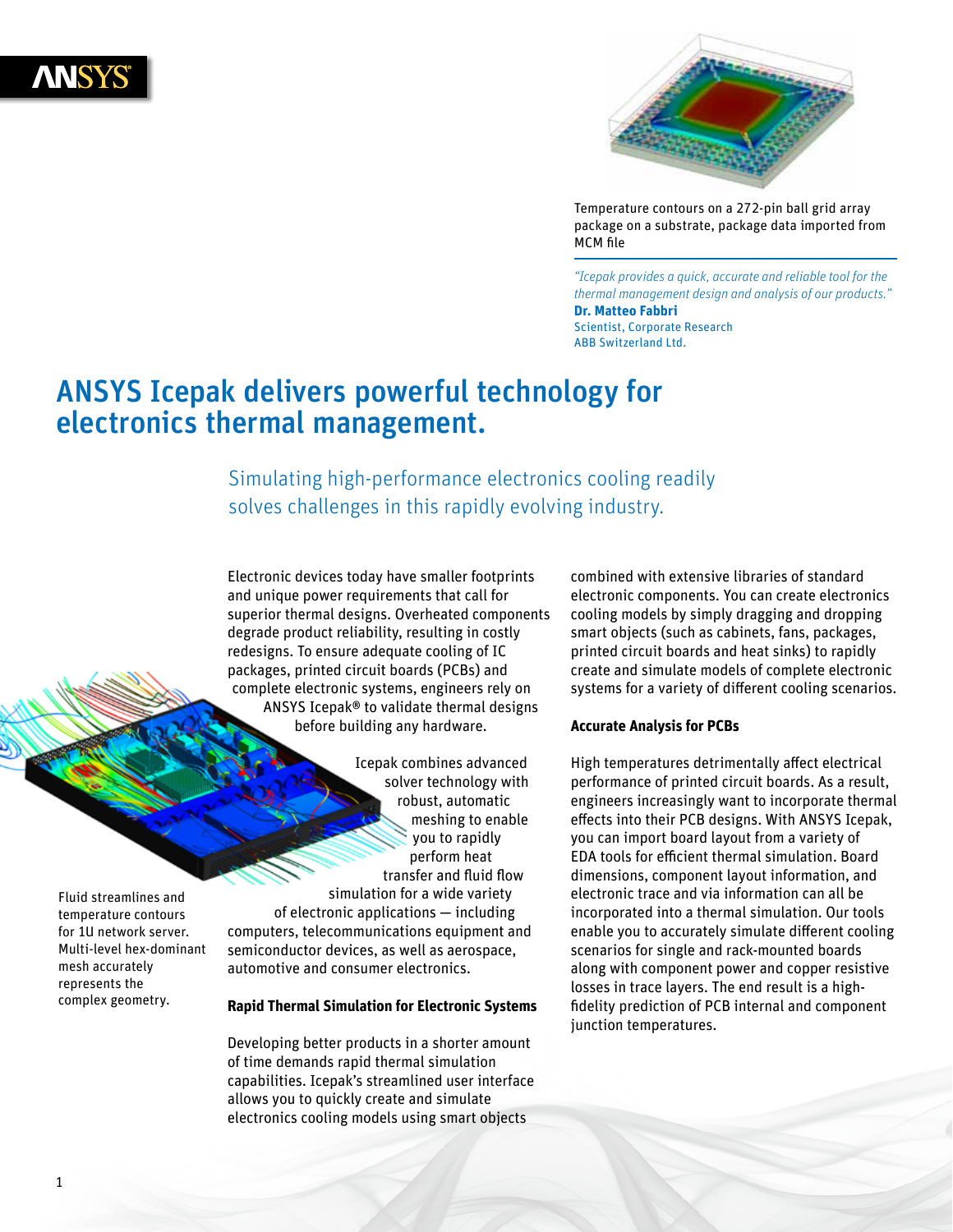



Electric potential contours on PCB trace; Joule heating of high current trace calculated as part of conjugate heat transfer solution



Multi-level hex-dominant mesh of cell phone assembly; hanging-node mesh resolves small geometric details.



Schneider Electric used Icepak for thermal and electrical simulations on a wiring system switch device assembly to determine temperature and define conductor and insulator specifications.

*"Icepak results gave us confidence that the same modeling approach could be applied to the entire product family. This process reduced the number of prototypes and tests, and decreased product development time by 30 to 40 percent."* **Arunvel Thangamani**  Research and Development

Schneider Electric



ANSYS Icepak is part of the ANSYS CFD suite, enabling multiphysics coupling between electrical, thermal and mechanical analyses for electronics design. It is integrated in ANSYS Workbench for coupling with MCAD, thermal–stress analysis with ANSYS Mechanical, and advanced post-processing via ANSYS CFD-Post.

# **Detailed and Compact Models for IC Packages**

Advanced packaging techniques, including 3-D packages, require robust thermal simulation since high temperatures adversely affect device reliability. Icepak includes options for detailed and compact thermal modeling of IC packages. Based on electronic CAD data, you can import package information — such as substrate traces and vias, bond wires, solder bumps, die dimensions, and solder balls — to characterize package thermal response for a variety of environmental conditions. From a detailed package model, you can automatically generate an optimized DELPHI network model, which allows accurate junction temperature prediction of IC components when used in a board- or system-level thermal simulation.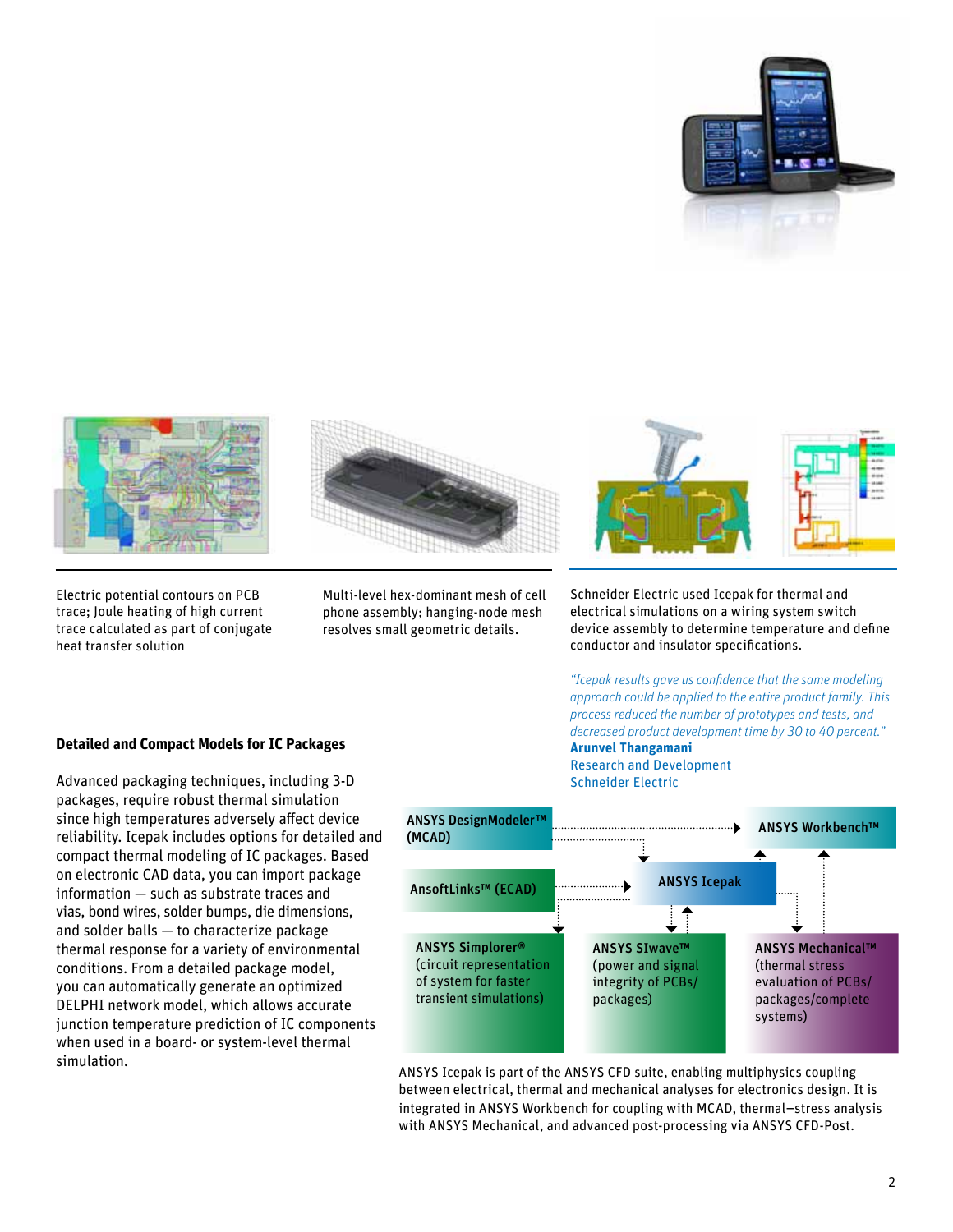



Velocity streamlines and temperature contours for fan-cooled avionics box exposed to solar radiation; model combines MCAD data and Icepak objects

# Icepak's advanced capabilities — from meshing to solver to visualization — enable fast and accurate predictions.



Temperature contours on micro lead-frame plastic quad (MLPQ) package in natural convection chamber

**Robust and Rapid Numerical Solutions**

Icepak uses the state-ofthe-art ANSYS Fluent® CFD solver for thermal and fluid-flow calculations. Icepak solves fluid flow and includes all modes of heat transfer — conduction, convection and radiation — for steady-state and transient electronics cooling

applications. The solver provides complete mesh flexibility for conjugate heat transfer; it allows you to solve even the most complex electronic assemblies using unstructured meshes.

#### **Flexible Automatic Meshing**

Advanced meshing algorithms automatically generate high-quality meshes that represent the true shape of electronic components. Options include hex-dominant, unstructured hexahedral and Cartesian; these generate body-fitted meshes of complex geometry with minimal intervention. Icepak's mesh controls enable you to refine the mesh and balance trade-offs between computational cost and solution accuracy. Such flexibility leads you to the most efficient solution times without compromising model fidelity.

#### **Icepak Objects**

Predefined smart objects — cabinets, fans, blowers, packages, circuit boards, vents and heat sinks capture geometric information, material properties, meshing parameters and boundary conditions for rapid creation and simulation.

#### **Electronic Components Libraries**

Vast libraries of standard electronic components are included with Icepak, enabling model creation without having to search through manufacturers' data sheets for additional information. The libraries include data for materials, heat sinks, thermal interface materials, filters, packages, and manufacturers' fan and blower data.

### **Automated Thermal Conductivity Computation**

Based on electronic trace and via information, Icepak computes detailed thermal conductivity maps for PCBs and package substrate layers. Localized orthotropic thermal conductivity for PCBs and package substrate layers enables you to accurately represent thermal conduction in multi-layer structures, providing increased accuracy for your thermal solutions.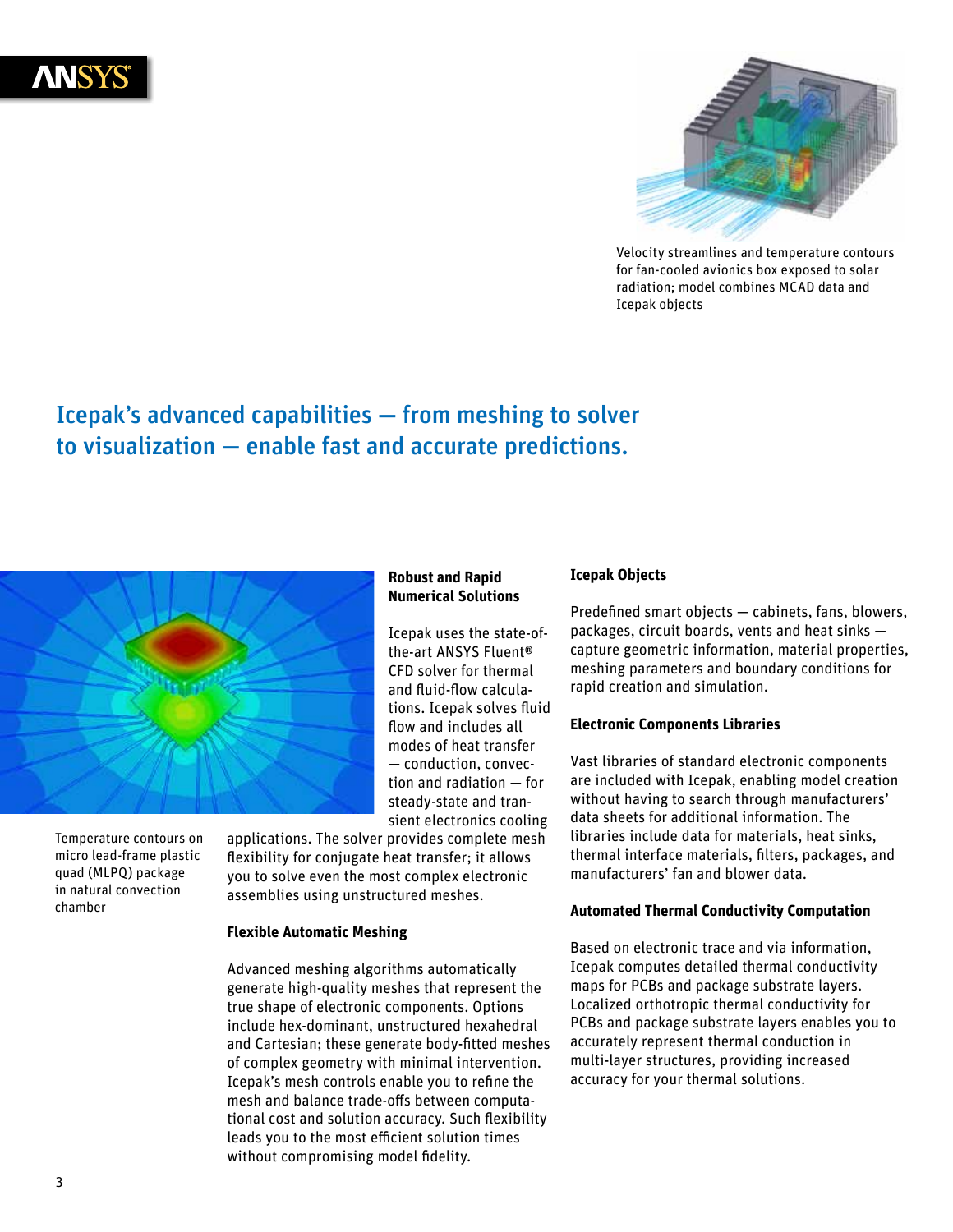



Detailed thermal conductivity map for IC package substrate layer computed based on electronic trace and via information



Velocity streamlines and temperature contours for card array in VME-format box cooled by three axial fans modeled using moving reference frame (MRF) fan model. The ANSYS Fluent solver enables fans to be modeled with actual fan geometry and rotational speed.

### **Automated DELPHI Extraction**

Icepak automatically extracts an optimized DELPHI thermal network model for different boundary condition scenarios from a detailed package model. You can easily include the optimized DELPHI model in a board- or systemlevel simulation, predicting component junction temperatures that are not a function of boundary conditions.

#### **Powerful Results Visualization and Reporting**

A full suite of qualitative and quantitative postprocessing tools generate meaningful graphics, animations and reports to easily convey simulation results to colleagues and customers. Icepak also includes ANSYS CFD-Post for further postprocessing with advanced graphics and animation tools.



Datron needed fast and accurate simulation technology for natural convection studies to design a field radio.

*"Our engineers liked Icepak's non-conformal meshing tools that make it possible to separately mesh — usually with a finer mesh than the rest of the model — critical areas within the system, such as high-dissipation components. This increases accuracy in critical areas without unnecessarily increasing computational time requirements."* **Patrick Weber** Mechanical Engineer Datron World Communications, Inc.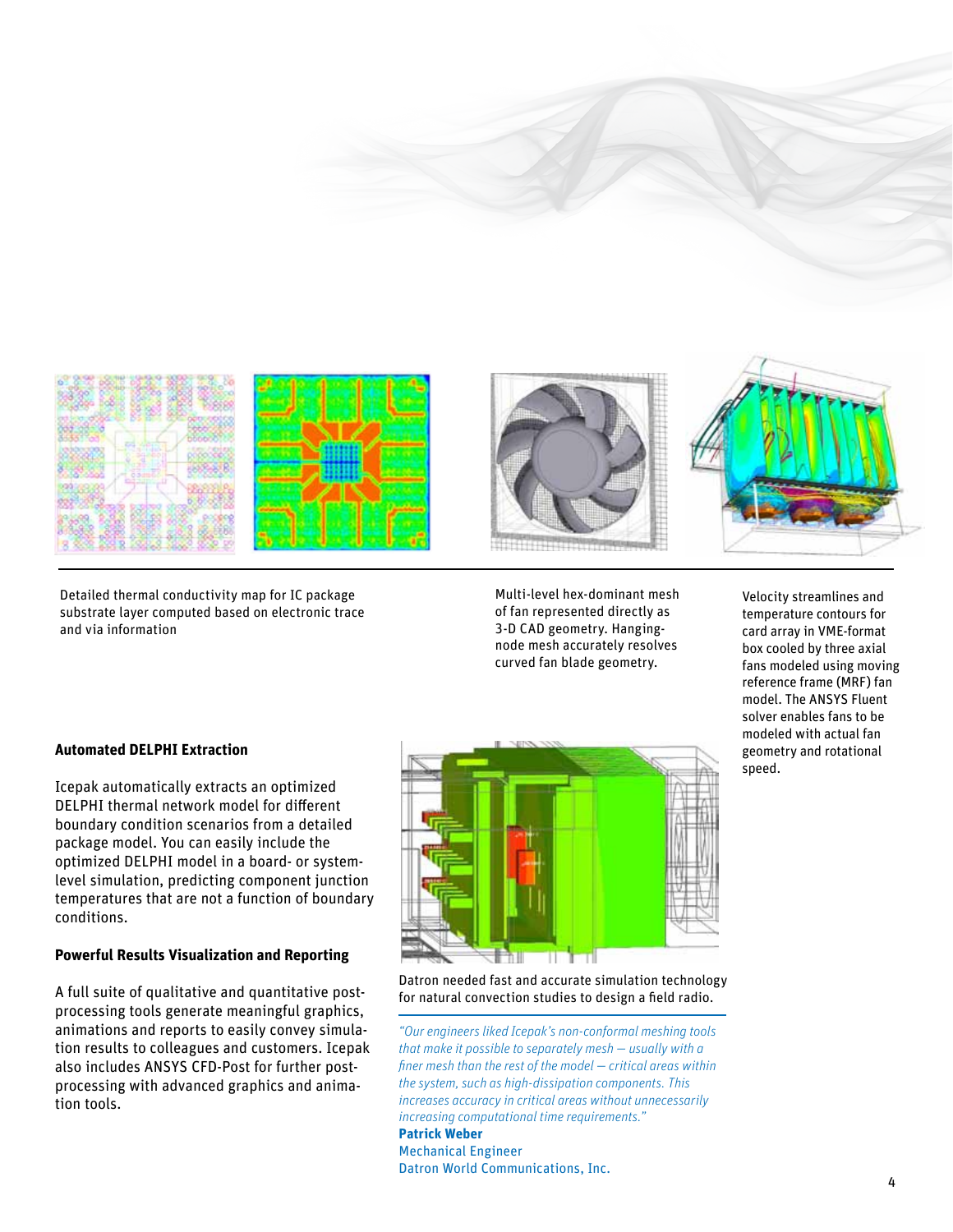



Coupling ANSYS Icepak with ANSYS SIwave (left) provides additional insight into local hotspots (right) from copper resistive losses in PCBs and packages.

# Improve workflow efficiency and gain additional insight into product design by leveraging the ANSYS multiphysics suite.



Velocity vectors and internal temperatures for cell phone assembly cooled by free convection

Icepak is one part of our suite that delivers state-of-the-art functionality — depth, breadth, a plethora of advanced capabilities and integrated multiphysics — providing confidence that your simulation results reflect real-world outcomes. The comprehensive range of solutions provides access to virtually any field of engineering simulation that a design process requires. Organizations around the world trust ANSYS to help them realize their product promises.

## **Importing and Preparing Geometries**

Creating simulation models is a core part of the product development process. ANSYS geometry tools allow you to import layout data for PCBs and packages from a number of different EDA packages; you also can import 3-D mechanical CAD data from a variety of CAD packages and neutral geometry sources.

### **Interfaces to Electrical and Mechanical Simulation**

The Icepak interfaces to SIwave, Simplorer and ANSYS Mechanical deliver a full suite of tools to address electrical, thermal and structural simulation requirements.

SIwave and Icepak can exchange power map and temperature data for PCB and IC package designs. From an SIwave DC voltage drop analysis, you can import the DC power distribution profile into Icepak to account for heating due to copper resistive losses in board or package designs. You can import the resulting temperatures from Icepak into SIwave to update electrical properties for the DC solution based on temperature field. This coupling enables you to predict both accurate thermal and electrical performance.

With Simplorer, you can extract equivalent thermal network models from transient parametric sweeps calculated with Icepak to include in a Simplorer simulation. The thermal network models generated by Simplorer allow you to rapidly evaluate transient-thermal response of electronic components using a system-level modeling tool.

Following an Icepak simulation, you can export temperatures from a thermal flow simulation into ANSYS Mechanical to evaluate thermal stresses in your electronic designs.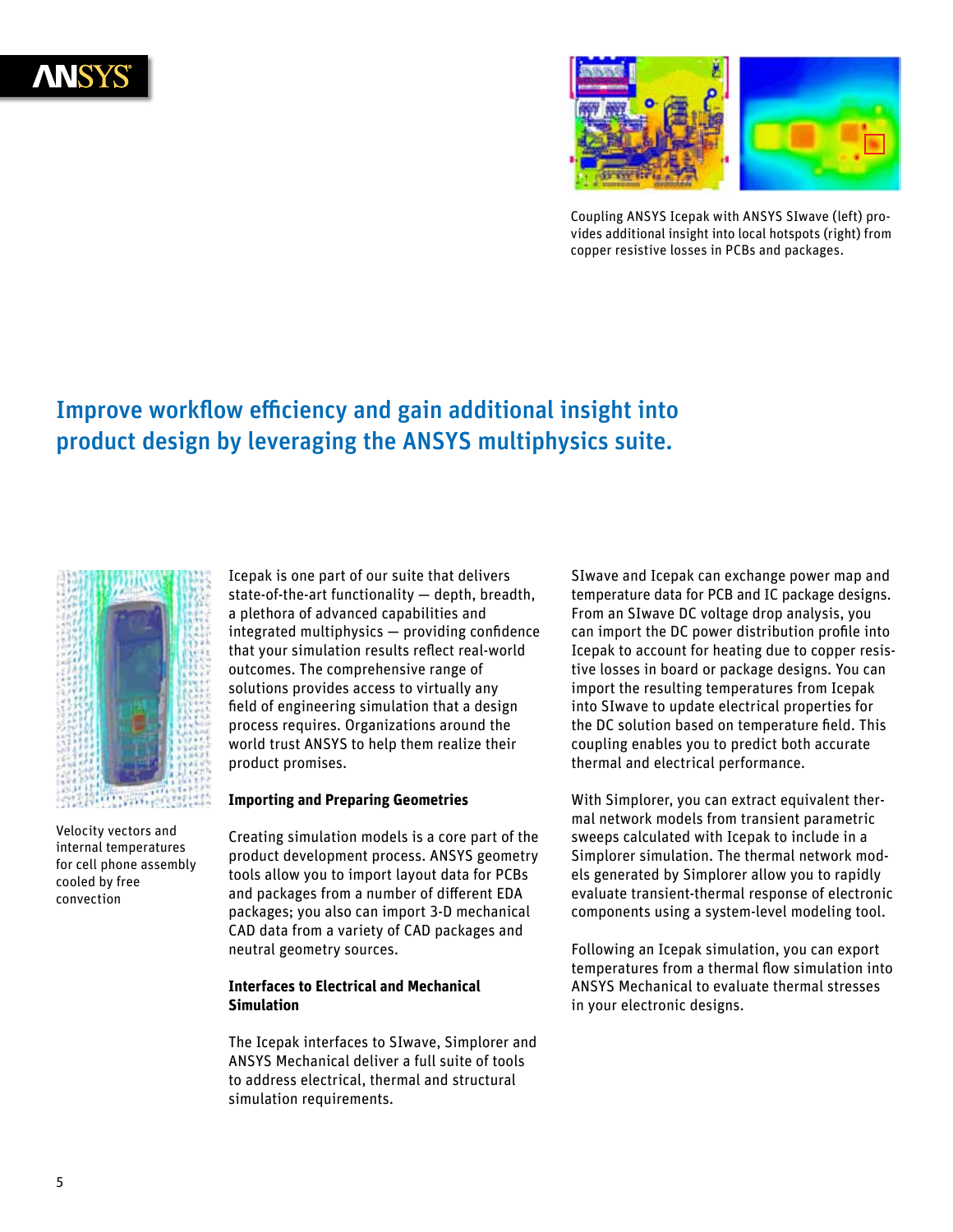| <b>ANSYS Icepak</b>                                                                                                     |                                                                                                          |                                                                                                     |                                                                                                                              |                                                                                                                                  |                                                                                                     |
|-------------------------------------------------------------------------------------------------------------------------|----------------------------------------------------------------------------------------------------------|-----------------------------------------------------------------------------------------------------|------------------------------------------------------------------------------------------------------------------------------|----------------------------------------------------------------------------------------------------------------------------------|-----------------------------------------------------------------------------------------------------|
| Geometry                                                                                                                | Mesh                                                                                                     | <b>Radiation</b><br><b>Modeling</b>                                                                 | <b>Advanced Fan</b><br><b>Modeling</b>                                                                                       | <b>Copper Resistive</b><br><b>Losses</b>                                                                                         | <b>Post-Processing</b>                                                                              |
|                                                                                                                         |                                                                                                          |                                                                                                     |                                                                                                                              |                                                                                                                                  |                                                                                                     |
| Mechanical CAD<br>geometry defeatured<br>and converted into<br>$\frac{1}{2}$ Icepak objects with<br>ANSYS DesignModeler | Multi-level hex-<br>dominant mesh on<br>sheet-metal heat sink<br>represented directly<br>as CAD geometry | <b>Temperature</b><br>contours for solar<br>load radiation with<br>transparent surface<br>materials | <b>Back flow into failed</b><br>fan from adjacent<br>fans causes air<br>recirculation; fans<br>modeled with MRF<br>fan model | Component<br>temperatures for<br>multi-layer PCB.<br>Resistive losses for<br>copper trace layers<br>are imported from<br>SIwave. | Velocity vectors<br>for heat sink fan<br>assembly post-<br>processing with<br><b>ANSYS CFD-Post</b> |
| <b>Pre-Processing</b>                                                                                                   | <b>Simulation</b>                                                                                        |                                                                                                     | <b>Post-Processing</b>                                                                                                       |                                                                                                                                  | <b>Archive</b>                                                                                      |
|                                                                                                                         |                                                                                                          |                                                                                                     |                                                                                                                              |                                                                                                                                  |                                                                                                     |

**Other ANSYS Engineering Simulation Capabilities**



### ANSYS

DesignModeler and AnsoftLinks provide geometry import and simplification functions for electronics cooling simulation. The entire ANSYS suite is CAD independent, enabling data import from various 2-D and 3-D geometry sources. In addition, we collaborate with leading CAD developers to ensure an efficient workflow.



ANSYS Workbench is the framework for the industry's broadest and deepest suite of advanced engineering simulation technology. It delivers unprecedented productivity, enabling Simulation-Driven Product Development™.



To help ensure a successful product, R&D teams must accurately predict how complex products will behave in a realworld environment. The ANSYS suite captures the interaction of multiple physics: structural, fluid dynamics, electromechanics and systems interactions. A single, unified platform harnesses the core physics and enables their interoperability.

Q

 $n$ VIDIA.

High-performance computing enables creation of large, high-fidelity models that yield accurate and detailed insight. ANSYS offers scalable solutions and partners with hardware vendors to ensure that you get the power and speed you need.

**Optimization**



Good design starts with identifying the relationship between performance and design variables. ANSYS DesignXplorer™ enables engineers to perform design of experiments (DOE) analyses, investigate response surfaces, and analyze input constraints in pursuit of optimal design candidates.

#### **Data Management**



ANSYS EKM™ addresses critical issues associated with simulation data, including backup and archival, traceability and audit trail, process automation, collaboration and capture of engineering expertise, and IP protection.

6